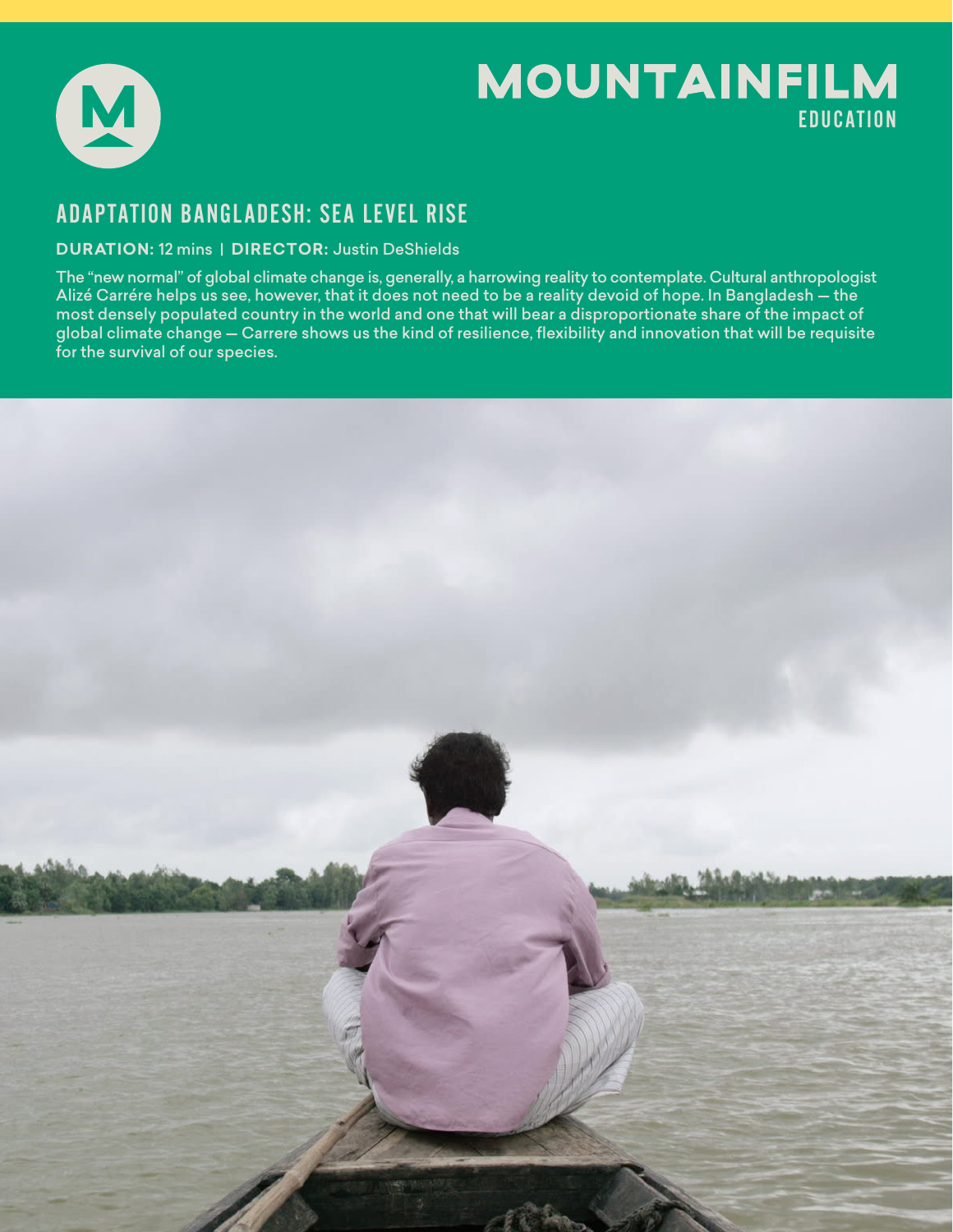

*Literacy in History/Social Studies:* 

#### – **CCSS.ELA-LITERACY.RH.6-8.4 (Craft and Structure)**

 Determine the meaning of words and phrases as they are used in a text, including vocabulary specific to domains related to history/social studies.

*Literacy in Science:*

**– CCSS.ELA-LITERACY.RST.6-8.2 (Key Ideas and Details)**

 Determine the central ideas or conclusions of a text; provide an accurate summary of the text distinct from prior knowledge or opinions.

### **– CCSS.ELA-LITERACY.RST.6-8.7 (Integration of Knowledge and Ideas)**

 Integrate quantitative or technical information expressed in words in a text with a version of that information expressed visually (e.g., in a flowchart, diagram, model, graph, or table). *Writing:*

#### **– CCSS.ELA-LITERACY.WHST.6-8.1.E (Text Types and Purposes)**

 Provide a concluding statement or section that follows from and supports the argument presented.

#### **– CCSS.ELA-LITERACY.WHST.6-8.10 (Range of Writing)**

 Write routinely over extended time frames (time for reflection and revision) and shorter time frames (a single sitting or a day or two) for a range of discipline-specific tasks, pur poses, and audiences.

#### TAGS: Climate change, adaptation

VOCABULARY: Innovate, resiliency, adapt, climate change, survival, challenge

# FILMMAKER INTERVIEW: JUSTIN DESHIELDS



WHERE DID YOU GROW UP? Suburbs of Los Angeles

WHAT IS YOUR FAVORITE COLOR? I'm really into browns these days.

WHAT IS YOUR FAVORITE FOOD? Peanut Butter

WHAT IS YOUR FAVORITE FILM? Probably 2001: A Space Odyssey.

IF YOU COULD HAVE ANY SUPERPOWER, WHAT WOULD IT BE? I have a recurring dream where I'm desperately flapping my arms like wings. It's exhausting. Give me flight!

WHAT IS ONE THING YOU ARE AFRAID OF? It's scary to think of no longer being inspired by anything.

#### WHY DID YOU BECOME A FILMMAKER AND HOW DID YOU GET STARTED?

In high school I took a digital video class. I made short piece about computer mice and people really liked it. I started taking out the trash at my high school crush's dad's production company who was making pieces for Nat Geo and it just snowballed from there.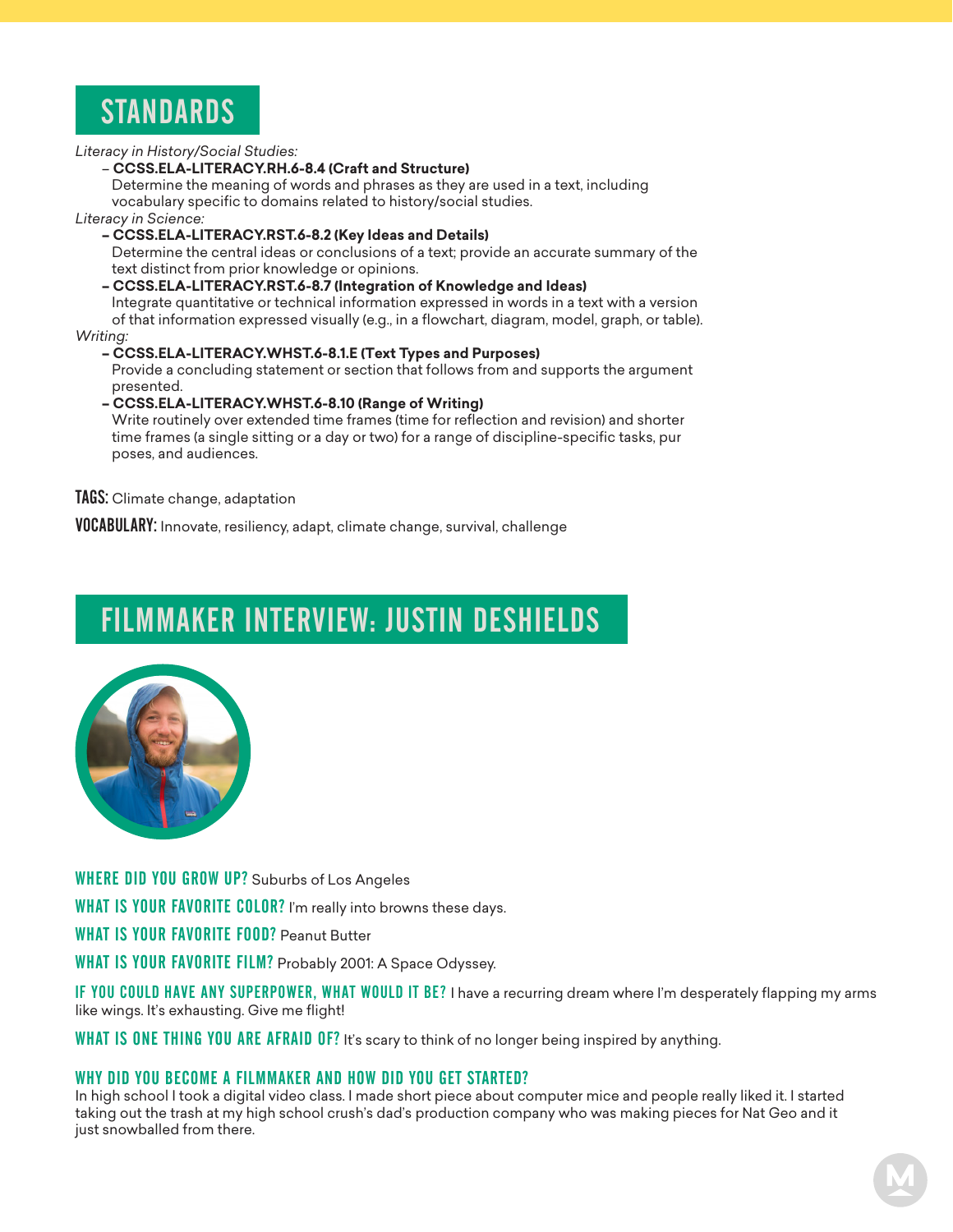### HOW DID YOU MEET ALIZÉ AND WHY DID THIS STORY APPEAL TO YOU?

Folks at Nat Geo connected us ages ago to help translate Alize's idea for the series into something we could begin to plan out and create. Even though most of my experience making docs for Nat Geo centered around science, I had always gravitated towards human stories. This was my first opportunity to blend both of these together which was exciting.

#### WHEN EDITING THE FILM, WAS THERE ANYTHING YOU WISHED YOU COULD HAVE INCLUDED IN THE FINAL CUT?

We actually were able to include everything we wanted. It's rare and we're all very excited to have it on tour.

#### WHEN YOU MADE THE FILM, DID YOU HAVE A SPECIFIC AUDIENCE IN MIND?

Most of us naturally think of ourselves when creating anything. Am I interested in watching this and is this valuable?

### IS THERE AN ACTION YOU HOPE PEOPLE ARE INSPIRED TO TAKE AFTER SEEING THIS FILM?

Understanding the world around you, whether taking action or not, is important. We are so overwhelmed by content and information these days I hate seeing people shamed for inaction. We should be inspired by the world around us and motivated to continue to put positivity out there.

### WHAT'S THE NEXT BIG ADVENTURE OR FILM PROJECT ON THE HORIZON FOR YOU?

We've shot episode 2 in the Himalaya's and are shooting episode 3 in a couple months. I'm really excited about #3 it deals with an issue domestically and how a homegrown, out-of-the-box idea.

### WHY DID YOU DECIDE TO INCLUDE THIS FILM IN MOUNTAINFILM FOR STUDENTS?

The film itself deals with real-life scenarios for kids in Bangladesh - growing up entirely on water. There's nothing more powerful than seeing another kid your age deal with life in an entirely different way.

### WHAT IS ONE PIECE OF ADVICE YOU CAN GIVE STUDENTS THAT YOU WISH SOMEONE HAD SHARED WITH YOU?

Punt your ego straight out the window. It keeps me curious and my biggest fears at bay.

# SUBJECT INTERVIEW: ALIZE CARRERE



WHERE DID YOU GROW UP? Ithaca, New York WHAT IS YOUR FAVORITE COLOR? Blue WHAT IS YOUR FAVORITE FOOD? Bagels WHAT IS YOUR FAVORITE FILM? Tie between Shawshank Redemption and Wall-E IF YOU COULD HAVE ANY SUPERPOWER, WHAT WOULD IT BE? To be invisible WHAT IS ONE THING YOU ARE AFRAID OF? Flying in airplanes!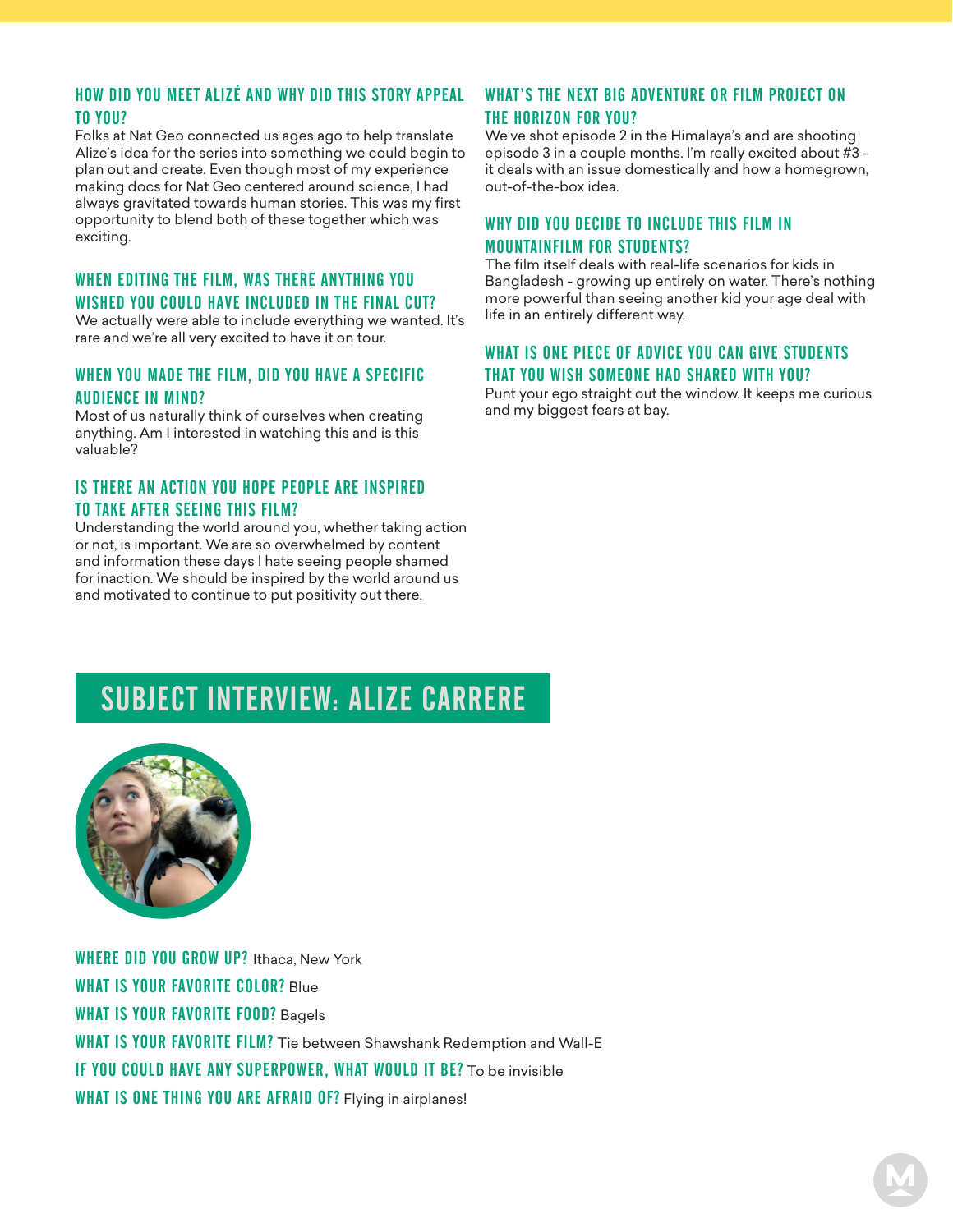#### WHY DID YOU DECIDE TO SHARE THIS STORY?

I've been inspired by the topic of climate change adaptation since I was a sophomore in college. In a geography course, a professor shared an amazing story about farmers in Madagascar adapting to deforestation in a totally unexpected way, and it stuck with me. I started wondering about what other ways people around the world were adapting to landscape changes, and when I started looking into it, I realized there was very little documentation out there on the matter. So I started searching for stories and once I had a handful of case studies, my team and I came together and we started to brainstorm on how to best share them. It seemed like an important part of the climate change conversation that wasn't yet being documented.

#### IS THERE AN ACTION YOU HOPE PEOPLE ARE INSPIRED TO TAKE AFTER SEEING THIS FILM?

What's interesting about this topic is that adaptation isn't something you necessarily learn, or can suddenly decide to be a part of. It's part of who we are as a species, and has been since the day we started roaming this earth. It's a mindset more than anything, one of being curious, open-minded, and accepting of change. Knowing that, one of the most impactful ways people can engage in this content after watching the episodes is to encourage and bring that mindset to our youngest citizens. We have to cultivate a sense of curiosity and inventiveness in the classroom and beyond, allowing them to question longheld truths about traditional approaches to a problem.

### WHAT ARE SOME OF THE CHALLENGES YOU ENCOUNTERED DURING THE MAKING OF THIS FILM?

There have been a few bumps in the road, but for me personally, the hardest thing to navigate has been how to best share someone else's story, and to share it honestly in light of such difficult realities. In the case of Bangladesh, most people would agree that a huge number of its people are going to be net losers when it comes to climate change. But that story has been documented a hundred times. No one documents the slices of hope, which is what we've focused on. So while I sometimes wonder if people will criticize these stories as futile or inaccurate portrayals given what's coming down the pike, I have to remind myself that those small narratives (and practices) of resilience are all that we have left. And frankly, most of what we've used so far to push people to action on climate change are doomsday narratives, which clearly haven't been working. So why not try a new, more uplifting narrative and see where it brings us?

### HAS WORKING ON THIS PROJECT CHANGED YOUR OUTLOOK ON CLIMATE CHANGE OR HUMAN NATURE?

It has. I've been so inspired by what I've seen out in the field, particularly people who don't even know that we have a whole body of research and work and thought going into "climate change adaptation." They are simply out there day in and day out, working the fields, coming up with new techniques, and doing what they know how to do in the face of change. There is no fanfare, hopelessness, or discussion about 100 years from now. It's all very present, and I'm always struck by the here and now attitude that I find when I travel to communities dealing with it most directly.

### WHAT CAN INDIVIDUALS TAKE FROM THIS FILM TO INSPIRE THEIR COMMUNITIES TO FIGHT CLIMATE CHANGE?

I hope they take a message of positivity to fight climate change. We have to remain hopeful about our future, and doomsday narratives don't have nearly as much contagious energy as positive ones. It's time to try something new to inspire people to action, which has been our approach in creating this series. So I'd like to think that people can walk away from this and go back to their communities saying, "we got this." We're resilient, we're creative, and we're going to be better today than we were yesterday because we can.

#### WHAT'S THE NEXT ADVENTURE ON THE HORIZON FOR YOU?

Hopefully going out to film more of the case studies! We have four others that we'd like to document, which would complete this as a 6-part series. Without revealing too much detail, some of the other stories are the United States, China, Vanuatu, and northern Norway where the Sami reindeer herders live.

### WHAT IS ONE PIECE OF ADVICE YOU CAN GIVE STUDENTS THAT YOU WISH SOMEONE HAD SHARED WITH YOU?

Passion projects are a marathon, not a race. And that piece of insight came from my friend, team member and film director, Justin. I didn't know much about film coming into this, and I had this urgency to get everything done right away – find the funding, shoot everything, finish all episodes and throw it out there into the world. Anyone who has been working in film knows that that's not how it works. A strong and steady commitment to something meaningful over time will almost always beat out the alternative (in film or otherwise). This project has taught me a lot in patience, and about holding out for the right moment to shift to the next level. Not every opportunity that comes your way is the best next move.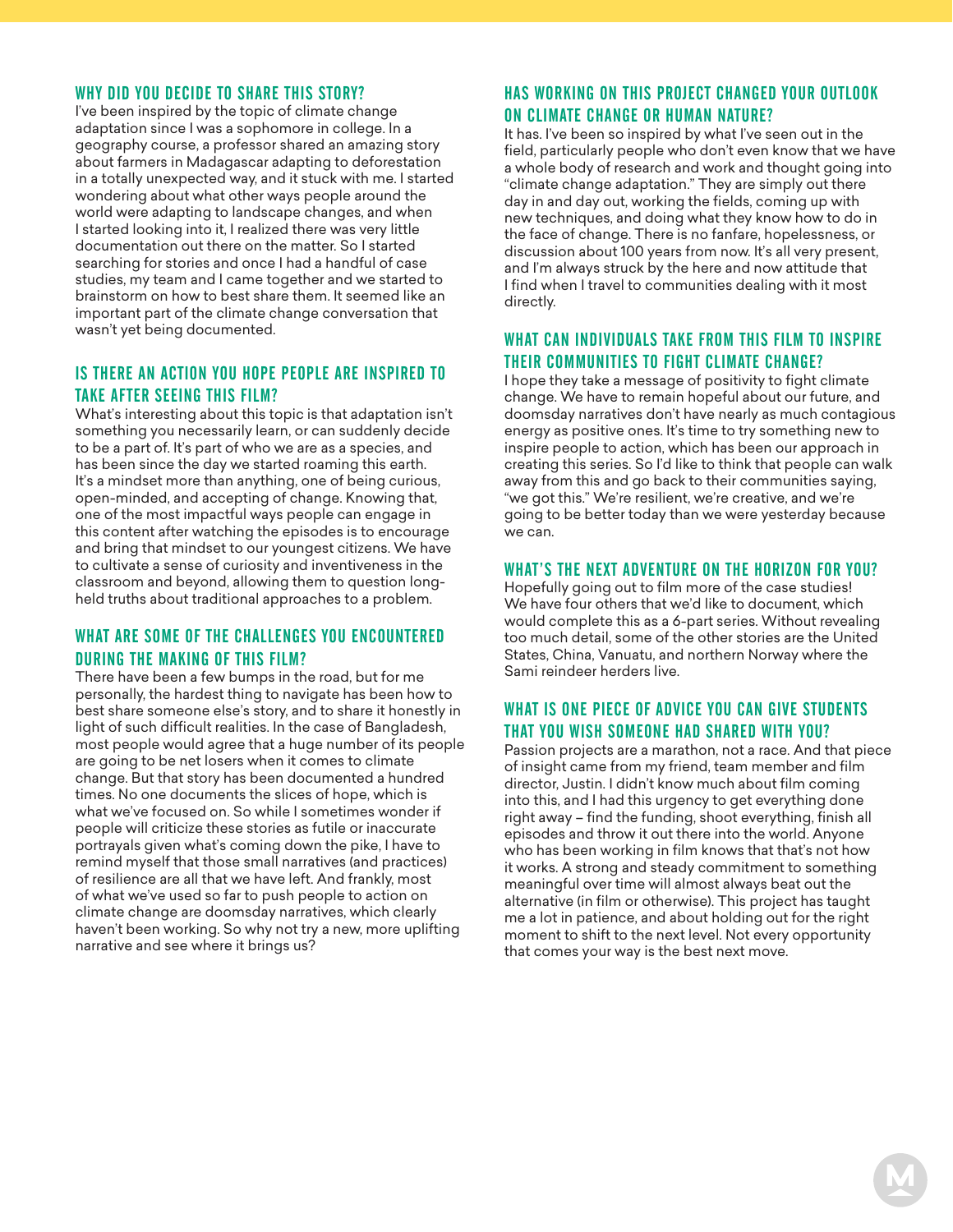# PRE-SCREENING ACTIVITY

Begin with vocabulary activity to familiarize students with the key terms that will be introduced within the movie. Write the vocabulary words on the board (innovate, resiliency, adapt, climate change, survival, challenge). Split class up into groups of six and assign each group a vocabulary word. Pass out a sheet of paper to each group and ask them to fold it into thirds or draw three columns. In the first column students will write the word assigned to the group, in the second column the students will be asked to write down what they already know about their vocabulary word, and in the third column, students will write the dictionary definition (Collinsdictionary.com is a great online resource for English Language Learners). It should look something like this:

| <b>VOCABULARY IMAGE</b> | <b>WHAT WE ALREADY KNOW</b> | <b>DICTIONARY DEFINITIONS:</b> |
|-------------------------|-----------------------------|--------------------------------|
|                         |                             |                                |

When students are done filling out chart, they will have three to five minutes to come up with a way to act out the word to the class without using words. Each group will then act out their vocabulary word to the entire class and the class will guess which word they are acting out. Once everyone has acted out the vocabulary words, review the definitions as a class, and write a class definition for each word on a chart or board. Hold onto this as you will use it at the end of the lesson as an exit ticket for each student.

# INTRODUCING THE FILM

- 1. Ask students what they already know about climate change and how it is affecting the world. Either hold as a group discussion, complete KWL chart (what you know, what you want to know, what you have learned) as a class, or pair students off into pairs to discuss what they know about climate change. If you choose to pair off students, give each student 30 seconds to talk uninterrupted about what they know regarding climate change. When the timer goes off the student who listened to the first student has to summarize what the first student said. Repeat with the other partner.
- 2. Ask students what they already know about documentary films and lead group discussion regarding what the purpose of documentary films are. When done discussing, ask two people from the class to summarize what the group discussed. If students need additional support, provide the sentence stem "The purpose of documentary films are to  $\_\_$
- 3. Let students know that the purpose of viewing this film is: to gain a greater understanding of how people are adapting to climate change around the world.
	- Ask students to complete a quick write regarding what they know about how people are adapting to climate
	- change around the world. Have students write at the top of their paper *"How do people adapt to climate change?"* – Before beginning quick write, ask students to think about any personal experiences they have with climate change, questions they have about climate change and adaptation, other documentaries or books they have read regarding climate change, or anything they have read or heard about climate change. There are no limitations to a quick write, other than students have to write for three to five minutes continuously. Have students hold onto this quick write as they will be asked to add to it at the end of the movie.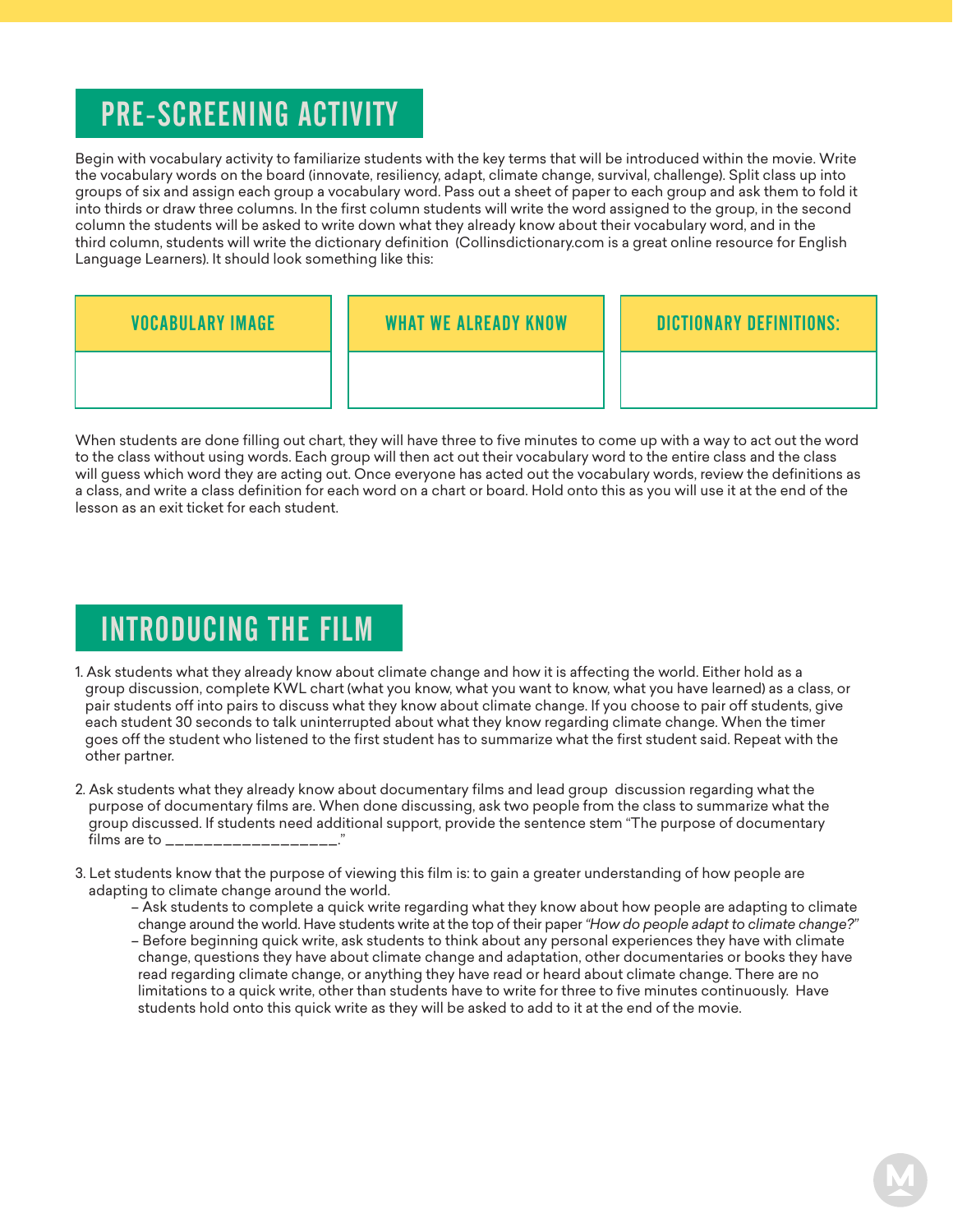# DISCUSSION QUESTIONS/CATEGORIES

## GENERAL/OPEN PROMPTS

- 1. What are some ways you could reduce your carbon footprint? Does reducing your personal carbon footprint help to mitigate climate change?
- 2. Can climate change be reversed, or will the human species have to learn to adapt?
- 3. How can your school reduce its carbon footprint?
- 4. What do you think Alize's purpose for making this film was?

## EXPLORING SELF

- 1. How do you think Americans are adapting to climate change? What are some examples?
- 2. Are Americans forced to adapt to climate change like Bangladeshis?
- 3. Would you be able to adapt to going to school on a boat? What advantages and disadvantages would there be to going to school on a boat?

## EXPLORING THE WORLD

1. Is promoting a globalist society helpful or harmful to mitigating climate change? Why or why not?

## EXPLORING FILMMAKING

- 1. Do you think that Alize's documentary was effective in promoting adaptation as a solution to climate change?
- 2. What would you have done differently to make Alize's message stronger in the documentary?

## EXPLORING SOCIAL ISSUES

- 1. The Global Carbon Atlas is an online tool that shows data from each country to reveal the carbon consumption of each country. Ask students to visit this website (http://www.globalcarbonatlas.org/en/CO2-emissions) and compare the carbon footprint of the United States to Bangladesh. Is it fair that the average American's carbon footprint is greater than the average Bangladeshi's? Why do you think the average American's carbon footprint is so much greater, despite the lower population of the United States?
	- Another tool to reference for this question is The Guardian's website (https://www.theguardian.com/ environment/datablog/2009/sep/02/carbon-emissions-per-person-capita
	- Although The Guardian's chart is easier to read it is from 2008, whereas the Global Carbon Atlas utilizes data from 2015.

## SENSE OF WONDER

 1. If humans are asked to adapt to climate change, what would the world look like in 2050? By 2050, 18 million Bangladeshis will be displaced and 20% of the country will be submerged in water.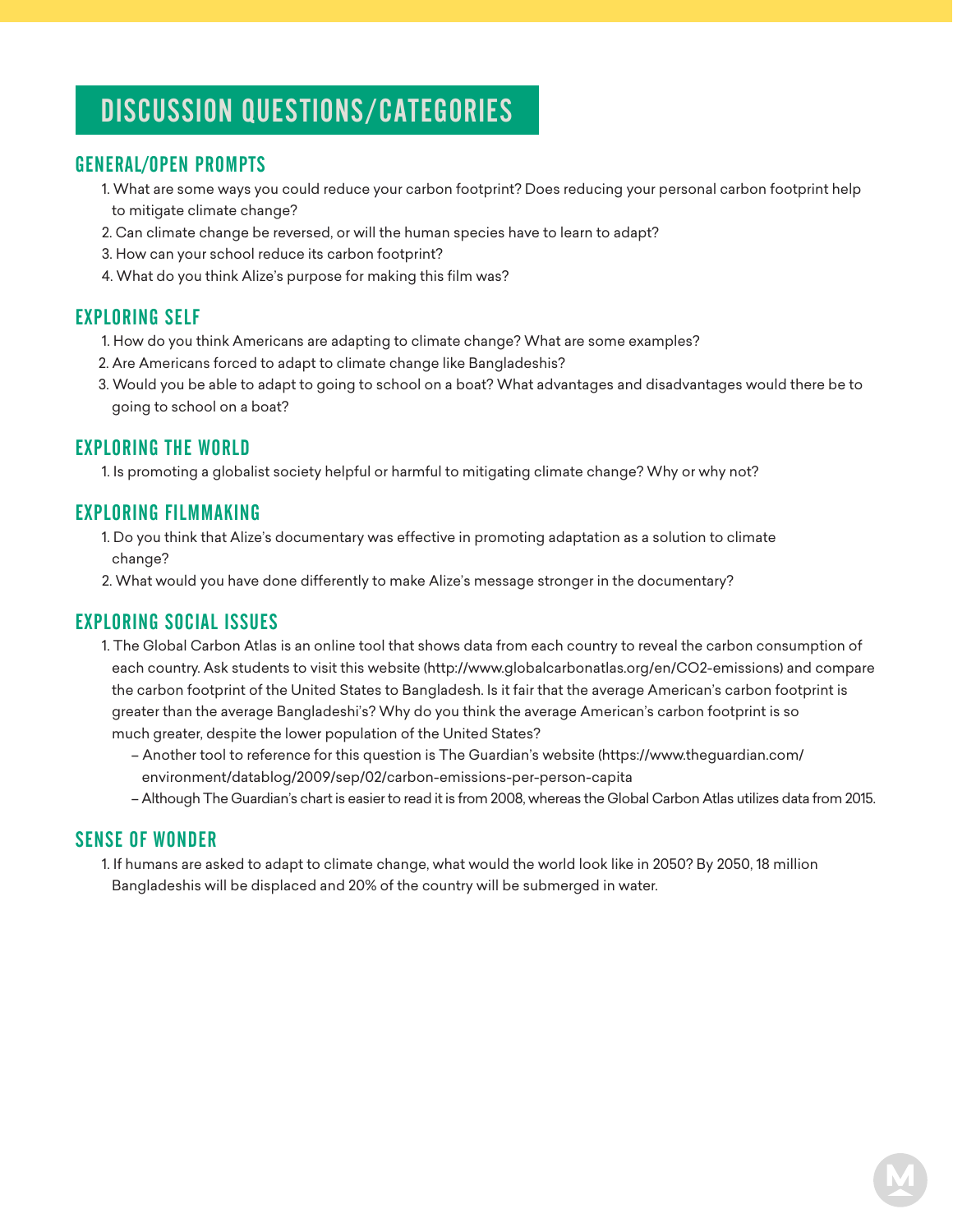# ACTIVITIES

**After students have watched the documentary, ask them to add to their quick write stating what they have learned about the prompt "How do people adapt to climate change?" Give students four to five minutes to add to their prompt anything that they have learned after watching the documentary.**



*Example from DIY Self-Watering Seed Starter Pot Planter*

Depending on your class, you may want to engage your students in several different ways surrounding Alize Carrere's documentary. Some recommended activities are:

 1. Construct plastic bottle planters. You can have the students construct these in pairs to save you time, or cut the 2-liter soda bottles, caps, and yarn ahead of time so that all students need to do is construct them and plant (materials needed for one plastic bottle planter: 2 liter soda bottle, exacto knife, screwdriver, hammer, marker, yarn, soil, seed, water) *Link to video explaining instructions: (https://www.youtube.com/watch?v=l6uUe3Uulrc)*

## OUTLINE OF STEPS:

- 1. Draw line on 2-liter bottle underneath soda bottle label and take off wrapper
- 2. Cut along the line using exacto knife
- 3. Cut hole in the cap of the soda bottle using screwdriver and hammer.
- 4. Cut 10 inch piece of yarn. Fold yarn in half and tie one inch loop at top. String the yarn through the cap so that the loop is on the inside of the cap and screw back onto the bottle. The two ends of the yarn should be hanging through the top of the cap (this will be used as a "wick" to help bring moisture up to the soil).
- 5. Take the top half of the bottle and turn it upside down inside of the bottom half of the bottle. The bottom half of the bottle will be filled with water (the yarn from the cap should be hanging down into the water), and the top half of the bottle will be filled with the soil and seed.

6. Once students have constructed planter, they should debrief with each other or as a whole class some ways to help reuse recycled materials to help build a garden at school or at home.



*Example of what the bottle should look like once flipped inside of itself*